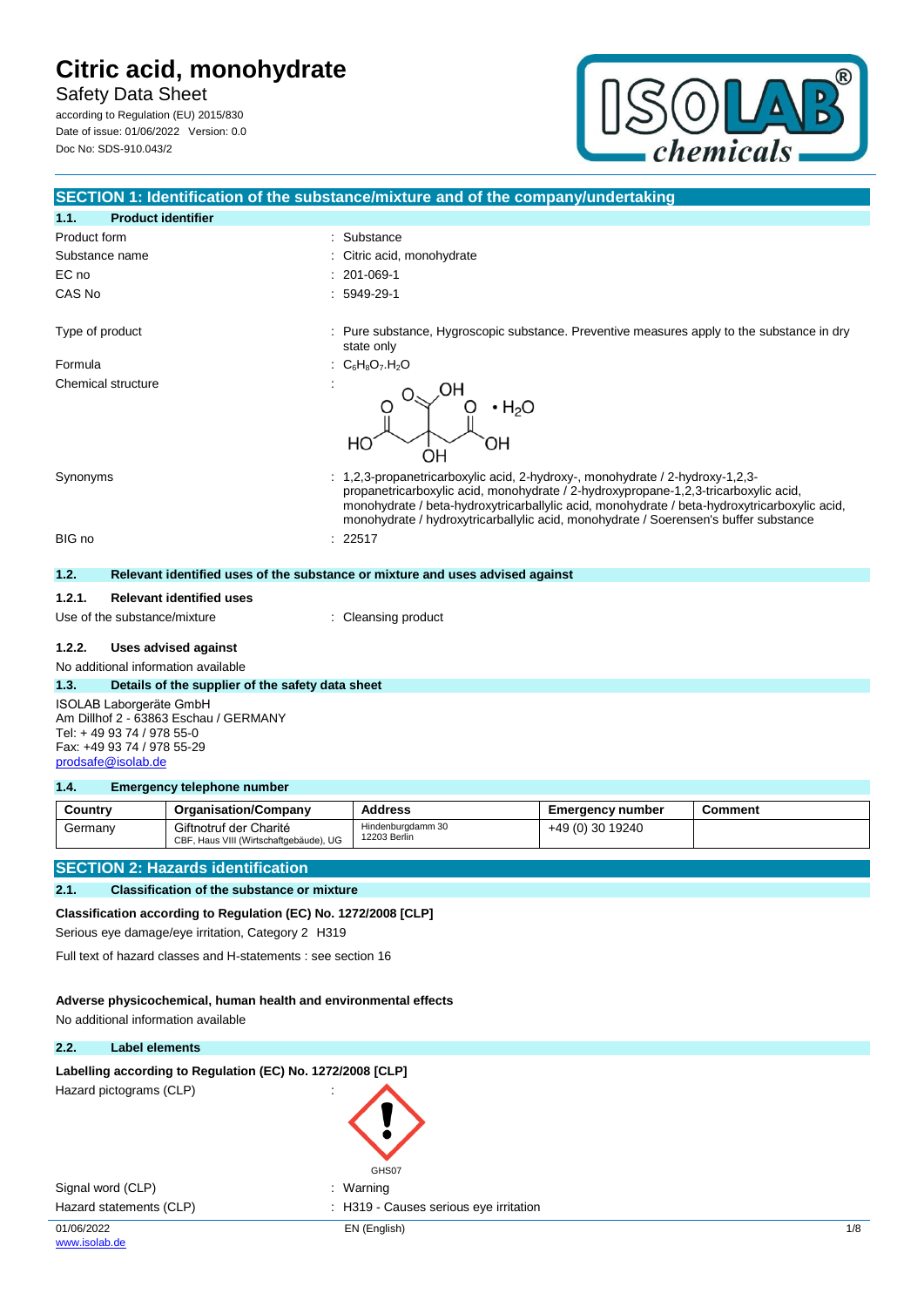# Safety Data Sheet

according to Regulation (EU) 2015/830 Date of issue: 01/06/2022 Version: 0.0 Doc No: SDS-910.043/2



Precautionary statements (CLP) : P280 - Wear protective gloves, eye protection, face protection, protective clothing P305+P351+P338 - IF IN EYES: Rinse cautiously with water for several minutes. Remove contact lenses, if present and easy to do. Continue rinsing

### **2.3. Other hazards**

No additional information available

| <b>SECTION 3: Composition/information on ingredients</b> |                                         |            |  |
|----------------------------------------------------------|-----------------------------------------|------------|--|
| 3.1.<br><b>Substances</b>                                |                                         |            |  |
| Name                                                     | <b>Product identifier</b>               | %          |  |
| Citric acid, monohydrate                                 | (CAS No) 5949-29-1<br>(EC no) 201-069-1 | $99 - 100$ |  |

Full text of H-statements: see section 16

#### **3.2. Mixtures**

Not applicable

| <b>SECTION 4: First aid measures</b>                                               |  |                                                                                                                                                                                                                                                                                                                                                                                                                                                                                                                                                                            |
|------------------------------------------------------------------------------------|--|----------------------------------------------------------------------------------------------------------------------------------------------------------------------------------------------------------------------------------------------------------------------------------------------------------------------------------------------------------------------------------------------------------------------------------------------------------------------------------------------------------------------------------------------------------------------------|
| 4.1.<br>Description of first aid measures                                          |  |                                                                                                                                                                                                                                                                                                                                                                                                                                                                                                                                                                            |
| First-aid measures general                                                         |  | Check the vital functions. Unconscious: maintain adequate airway and respiration. Respiratory<br>arrest: artificial respiration or oxygen. Cardiac arrest: perform resuscitation. Victim conscious<br>with laboured breathing: half-seated. Victim in shock: on his back with legs slightly raised.<br>Vomiting: prevent asphyxia/aspiration pneumonia. Prevent cooling by covering the victim (no<br>warming up). Keep watching the victim. Give psychological aid. Keep the victim calm, avoid<br>physical strain. Depending on the victim's condition: doctor/hospital. |
| First-aid measures after inhalation                                                |  | Remove the victim into fresh air. Respiratory problems: consult a doctor/medical service.                                                                                                                                                                                                                                                                                                                                                                                                                                                                                  |
| First-aid measures after skin contact                                              |  | Rinse with water. Soap may be used. Do not apply (chemical) neutralizing agents. Take victim<br>to a doctor if irritation persists.                                                                                                                                                                                                                                                                                                                                                                                                                                        |
| First-aid measures after eye contact                                               |  | Rinse immediately with plenty of water. Do not apply neutralizing agents. Take victim to an<br>ophthalmologist if irritation persists.                                                                                                                                                                                                                                                                                                                                                                                                                                     |
| First-aid measures after ingestion                                                 |  | Rinse mouth with water. Immediately after ingestion: give lots of water to drink. Call Poison<br>Information Centre (www.big.be/antigif.htm). Consult a doctor/medical service if you feel unwell.<br>Ingestion of large quantities: immediately to hospital.                                                                                                                                                                                                                                                                                                              |
| Most important symptoms and effects, both acute and delayed<br>4.2.                |  |                                                                                                                                                                                                                                                                                                                                                                                                                                                                                                                                                                            |
| Symptoms/injuries after inhalation                                                 |  | : AFTER INHALATION OF DUST: Dry/sore throat. Coughing. Slight irritation. EXPOSURE TO<br>HIGH CONCENTRATIONS: Irritation of the respiratory tract. Respiratory difficulties.                                                                                                                                                                                                                                                                                                                                                                                               |
| Symptoms/injuries after skin contact                                               |  | Red skin. ON CONTINUOUS EXPOSURE/CONTACT: Tingling/irritation of the skin.                                                                                                                                                                                                                                                                                                                                                                                                                                                                                                 |
| Symptoms/injuries after eye contact                                                |  | Irritation of the eye tissue. ON CONTINUOUS EXPOSURE/CONTACT: Inflammation/damage<br>of the eye tissue.                                                                                                                                                                                                                                                                                                                                                                                                                                                                    |
| Symptoms/injuries after ingestion                                                  |  | : AFTER ABSORPTION OF HIGH QUANTITIES: Abdominal pain. Vomiting. Coughing. Irritation<br>of the gastric/intestinal mucosa.                                                                                                                                                                                                                                                                                                                                                                                                                                                 |
| Chronic symptoms                                                                   |  | ON CONTINUOUS/REPEATED EXPOSURE/CONTACT: Affection/discolouration of the teeth.                                                                                                                                                                                                                                                                                                                                                                                                                                                                                            |
| Indication of any immediate medical attention and special treatment needed<br>4.3. |  |                                                                                                                                                                                                                                                                                                                                                                                                                                                                                                                                                                            |
| No additional information available                                                |  |                                                                                                                                                                                                                                                                                                                                                                                                                                                                                                                                                                            |
| <b>SECTION 5: Firefighting measures</b>                                            |  |                                                                                                                                                                                                                                                                                                                                                                                                                                                                                                                                                                            |
| 5.1.<br><b>Extinguishing media</b>                                                 |  |                                                                                                                                                                                                                                                                                                                                                                                                                                                                                                                                                                            |
| Suitable extinguishing media                                                       |  | : Water spray. Polyvalent foam. AFFF foam. ABC powder. Carbon dioxide.                                                                                                                                                                                                                                                                                                                                                                                                                                                                                                     |
| Unsuitable extinguishing media                                                     |  | Container may slop over if solid jet (water/foam) is applied.                                                                                                                                                                                                                                                                                                                                                                                                                                                                                                              |
| 5.2.<br>Special hazards arising from the substance or mixture                      |  |                                                                                                                                                                                                                                                                                                                                                                                                                                                                                                                                                                            |
| Fire hazard                                                                        |  | : DIRECT FIRE HAZARD. Not easily combustible. In finely divided state: increased fire hazard.<br>INDIRECT FIRE HAZARD. Heating increases the fire hazard. Reactions involving a fire hazard:<br>see "Reactivity Hazard".                                                                                                                                                                                                                                                                                                                                                   |
| <b>Explosion hazard</b>                                                            |  | DIRECT EXPLOSION HAZARD. Fine dust is explosive with air. INDIRECT EXPLOSION<br>HAZARD. Dust cloud can be ignited by a spark. Reactions with explosion hazards: see<br>"Reactivity Hazard".                                                                                                                                                                                                                                                                                                                                                                                |
| 5.3.<br><b>Advice for firefighters</b>                                             |  |                                                                                                                                                                                                                                                                                                                                                                                                                                                                                                                                                                            |
| Precautionary measures fire                                                        |  | : Exposure to fire/heat: keep upwind. Exposure to fire/heat: have neighbourhood close doors and<br>windows.                                                                                                                                                                                                                                                                                                                                                                                                                                                                |
| 01/06/2022<br>www.isolab.de                                                        |  | EN (English)<br>2/8                                                                                                                                                                                                                                                                                                                                                                                                                                                                                                                                                        |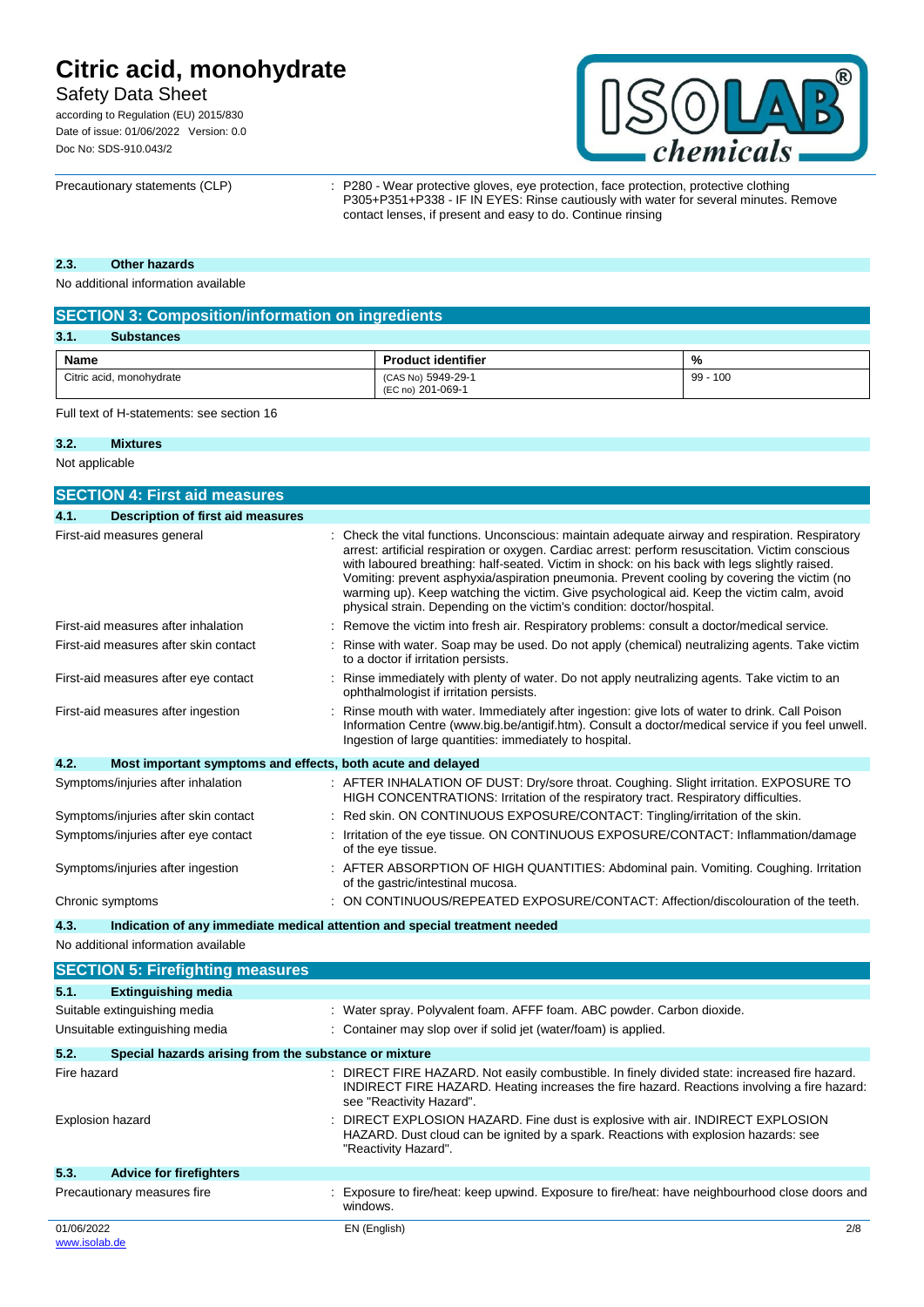# Safety Data Sheet

according to Regulation (EU) 2015/830 Date of issue: 01/06/2022 Version: 0.0 Doc No: SDS-910.043/2



| Firefighting instructions                     |                                                                                                                   |  | : Cool tanks/drums with water spray/remove them into safety.                                                                                                                                                                                                                                                                                                                                                                                                                                                                                                                               |
|-----------------------------------------------|-------------------------------------------------------------------------------------------------------------------|--|--------------------------------------------------------------------------------------------------------------------------------------------------------------------------------------------------------------------------------------------------------------------------------------------------------------------------------------------------------------------------------------------------------------------------------------------------------------------------------------------------------------------------------------------------------------------------------------------|
| Protection during firefighting                |                                                                                                                   |  | : Heat/fire exposure: compressed air/oxygen apparatus.                                                                                                                                                                                                                                                                                                                                                                                                                                                                                                                                     |
| <b>SECTION 6: Accidental release measures</b> |                                                                                                                   |  |                                                                                                                                                                                                                                                                                                                                                                                                                                                                                                                                                                                            |
| 6.1.                                          | Personal precautions, protective equipment and emergency procedures                                               |  |                                                                                                                                                                                                                                                                                                                                                                                                                                                                                                                                                                                            |
| 6.1.1.                                        | For non-emergency personnel                                                                                       |  |                                                                                                                                                                                                                                                                                                                                                                                                                                                                                                                                                                                            |
|                                               | Protective equipment                                                                                              |  | : Gloves. Safety glasses. Protective clothing. Dust cloud production: compressed air/oxygen<br>apparatus. See "Material-Handling" to select protective clothing.                                                                                                                                                                                                                                                                                                                                                                                                                           |
|                                               | Emergency procedures                                                                                              |  | : Mark the danger area. Prevent dust cloud formation, e.g. by wetting. No naked flames. Wash<br>contaminated clothes.                                                                                                                                                                                                                                                                                                                                                                                                                                                                      |
|                                               | Measures in case of dust release                                                                                  |  | In case of dust production: keep upwind. Dust production: have neighbourhood close doors and<br>windows. Dust production: stop engines and no smoking. In case of dust production: no naked<br>flames or sparks. Dust: spark-/explosionproof appliances/lighting equipment.                                                                                                                                                                                                                                                                                                                |
| 6.1.2.                                        | For emergency responders<br>No additional information available                                                   |  |                                                                                                                                                                                                                                                                                                                                                                                                                                                                                                                                                                                            |
| 6.2.                                          | <b>Environmental precautions</b>                                                                                  |  |                                                                                                                                                                                                                                                                                                                                                                                                                                                                                                                                                                                            |
|                                               | No additional information available                                                                               |  |                                                                                                                                                                                                                                                                                                                                                                                                                                                                                                                                                                                            |
| 6.3.                                          | Methods and material for containment and cleaning up                                                              |  |                                                                                                                                                                                                                                                                                                                                                                                                                                                                                                                                                                                            |
| For containment                               |                                                                                                                   |  | : Contain released substance, pump into suitable containers. Consult "Material-handling" to<br>select material of containers. Plug the leak, cut off the supply. Knock down/dilute dust cloud<br>with water spray. Powdered form: no compressed air for pumping over spills.                                                                                                                                                                                                                                                                                                               |
|                                               | Methods for cleaning up                                                                                           |  | Prevent dust cloud formation. Scoop solid spill into closing containers. See "Material-handling"<br>for suitable container materials. Powdered: do not use compressed air for pumping over spills.<br>Clean contaminated surfaces with an excess of water. Wash clothing and equipment after<br>handling.                                                                                                                                                                                                                                                                                  |
| 6.4.                                          | Reference to other sections                                                                                       |  |                                                                                                                                                                                                                                                                                                                                                                                                                                                                                                                                                                                            |
|                                               | No additional information available                                                                               |  |                                                                                                                                                                                                                                                                                                                                                                                                                                                                                                                                                                                            |
|                                               | <b>SECTION 7: Handling and storage</b>                                                                            |  |                                                                                                                                                                                                                                                                                                                                                                                                                                                                                                                                                                                            |
| 7.1.                                          | <b>Precautions for safe handling</b>                                                                              |  |                                                                                                                                                                                                                                                                                                                                                                                                                                                                                                                                                                                            |
|                                               | Precautions for safe handling                                                                                     |  | Comply with the legal requirements. Remove contaminated clothing immediately. Clean<br>contaminated clothing. Thoroughly clean/dry the installation before use. Powdered form: no<br>compressed air for pumping over. Avoid raising dust. Use earthed equipment. Keep away from<br>naked flames/heat. Finely divided: spark- and explosionproof appliances. Finely divided: keep<br>away from ignition sources/sparks. Observe normal hygiene standards. Keep container tightly<br>closed. Carry operations in the open/under local exhaust/ventilation or with respiratory<br>protection. |
| 7.2.                                          | Conditions for safe storage, including any incompatibilities                                                      |  |                                                                                                                                                                                                                                                                                                                                                                                                                                                                                                                                                                                            |
|                                               | Heat and ignition sources                                                                                         |  | : KEEP SUBSTANCE AWAY FROM: heat sources. ignition sources.                                                                                                                                                                                                                                                                                                                                                                                                                                                                                                                                |
|                                               | Information on mixed storage                                                                                      |  | : KEEP SUBSTANCE AWAY FROM: reducing agents. (strong) bases. oxidizing agents.<br>water/moisture.                                                                                                                                                                                                                                                                                                                                                                                                                                                                                          |
|                                               | : Store in a dry area. Keep container in a well-ventilated place. Provide the tank with earthing.<br>Storage area |  | Keep only in the original container. Store at ambient temperature. Meet the legal requirements.                                                                                                                                                                                                                                                                                                                                                                                                                                                                                            |
|                                               | Special rules on packaging                                                                                        |  | : SPECIAL REQUIREMENTS: closing. watertight. dry. clean. correctly labelled. meet the legal<br>requirements. Secure fragile packagings in solid containers.                                                                                                                                                                                                                                                                                                                                                                                                                                |
|                                               | Packaging materials                                                                                               |  | : SUITABLE MATERIAL: polyethylene. polypropylene. MATERIAL TO AVOID: aluminium.<br>copper. zinc.                                                                                                                                                                                                                                                                                                                                                                                                                                                                                           |
| 7.3.                                          | Specific end use(s)                                                                                               |  |                                                                                                                                                                                                                                                                                                                                                                                                                                                                                                                                                                                            |
| No additional information available           |                                                                                                                   |  |                                                                                                                                                                                                                                                                                                                                                                                                                                                                                                                                                                                            |
|                                               | <b>SECTION 8: Exposure controls/personal protection</b>                                                           |  |                                                                                                                                                                                                                                                                                                                                                                                                                                                                                                                                                                                            |
| 8.1.                                          | <b>Control parameters</b>                                                                                         |  |                                                                                                                                                                                                                                                                                                                                                                                                                                                                                                                                                                                            |
|                                               |                                                                                                                   |  |                                                                                                                                                                                                                                                                                                                                                                                                                                                                                                                                                                                            |

No additional information available

**8.2. Exposure controls**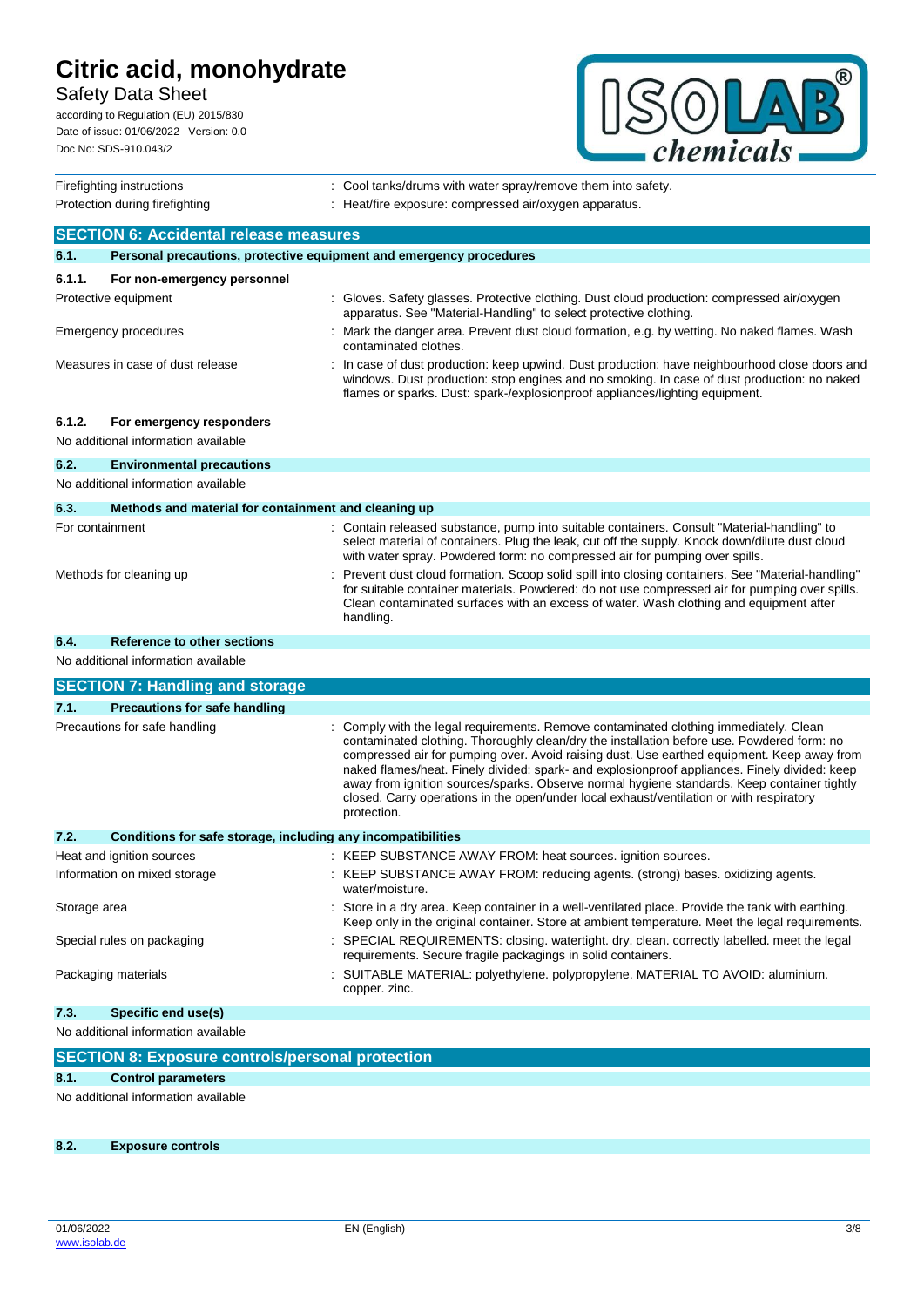## Safety Data Sheet

according to Regulation (EU) 2015/830 Date of issue: 01/06/2022 Version: 0.0 Doc No: SDS-910.043/2



#### **Materials for protective clothing:**

GIVE EXCELLENT RESISTANCE: butyl rubber. natural rubber. neoprene. nitrile rubber. PVC. viton. GIVE GOOD RESISTANCE: polyethylene. GIVE LESS RESISTANCE: No data available. GIVE POOR RESISTANCE: PVA

#### **Hand protection:**

Gloves

#### **Eye protection:**

Safety glasses. In case of dust production: protective goggles

#### **Skin and body protection:**

Protective clothing

#### **Respiratory protection:**

Dust production: dust mask with filter type P1

| <b>SECTION 9: Physical and chemical properties</b>            |  |                                                                                                                                                                                                          |
|---------------------------------------------------------------|--|----------------------------------------------------------------------------------------------------------------------------------------------------------------------------------------------------------|
| Information on basic physical and chemical properties<br>9.1. |  |                                                                                                                                                                                                          |
| Physical state                                                |  | Solid                                                                                                                                                                                                    |
| Appearance                                                    |  | Crystalline solid. Powder.                                                                                                                                                                               |
| Molecular mass                                                |  | 210.14 g/mol                                                                                                                                                                                             |
| Colour                                                        |  | Colourless or white.                                                                                                                                                                                     |
| Odour                                                         |  | Odourless.                                                                                                                                                                                               |
| Odour threshold                                               |  | No data available                                                                                                                                                                                        |
| рH                                                            |  | 1.85 (5 %, 25 °C)                                                                                                                                                                                        |
| pH solution                                                   |  | 5 %                                                                                                                                                                                                      |
| Relative evaporation rate (butylacetate=1)                    |  | No data available                                                                                                                                                                                        |
| Melting point                                                 |  | 135 - 152 °C                                                                                                                                                                                             |
| Freezing point                                                |  | 135 - 152 °C                                                                                                                                                                                             |
| Boiling point                                                 |  | decomposition                                                                                                                                                                                            |
| Flash point                                                   |  | Not applicable                                                                                                                                                                                           |
| Auto-ignition temperature                                     |  | 345 °C                                                                                                                                                                                                   |
| Decomposition temperature                                     |  | No data available                                                                                                                                                                                        |
| Flammability (solid, gas)                                     |  | No data available                                                                                                                                                                                        |
| Vapour pressure                                               |  | < 0.1 hPa (20 $^{\circ}$ C)                                                                                                                                                                              |
| Relative vapour density at 20 °C                              |  | No data available                                                                                                                                                                                        |
| Relative density                                              |  | 1.5                                                                                                                                                                                                      |
| Density                                                       |  | 1540 kg/m <sup>3</sup>                                                                                                                                                                                   |
| Solubility                                                    |  | Soluble in water. Soluble in ethanol. Soluble in methanol. Soluble in 1-propanol. Soluble in<br>ethylacetate. Soluble in pentanol. Soluble in pentylacetate.<br>Water: 88 g/100ml<br>Ethanol: 50 g/100ml |
| Log Pow                                                       |  | -1.72 (Experimental value)                                                                                                                                                                               |
| Viscosity, kinematic                                          |  | No data available                                                                                                                                                                                        |
| Viscosity, dynamic                                            |  | No data available                                                                                                                                                                                        |
| <b>Explosive properties</b>                                   |  | No data available                                                                                                                                                                                        |
| Oxidising properties                                          |  | No data available                                                                                                                                                                                        |
| <b>Explosive limits</b>                                       |  | No data available                                                                                                                                                                                        |
| 9.2.<br><b>Other information</b>                              |  |                                                                                                                                                                                                          |
| VOC content                                                   |  | $: 0\%$                                                                                                                                                                                                  |
| Other properties                                              |  | Hygroscopic. Substance has acid reaction.                                                                                                                                                                |

### **SECTION 10: Stability and reactivity**

### **10.1. Reactivity**

Upon combustion: CO and CO2 are formed. Reacts violently with (some) bases: (increased) risk of fire. Reacts violently with (strong) oxidizers: (increased) risk of fire. Reacts with (strong) reducers.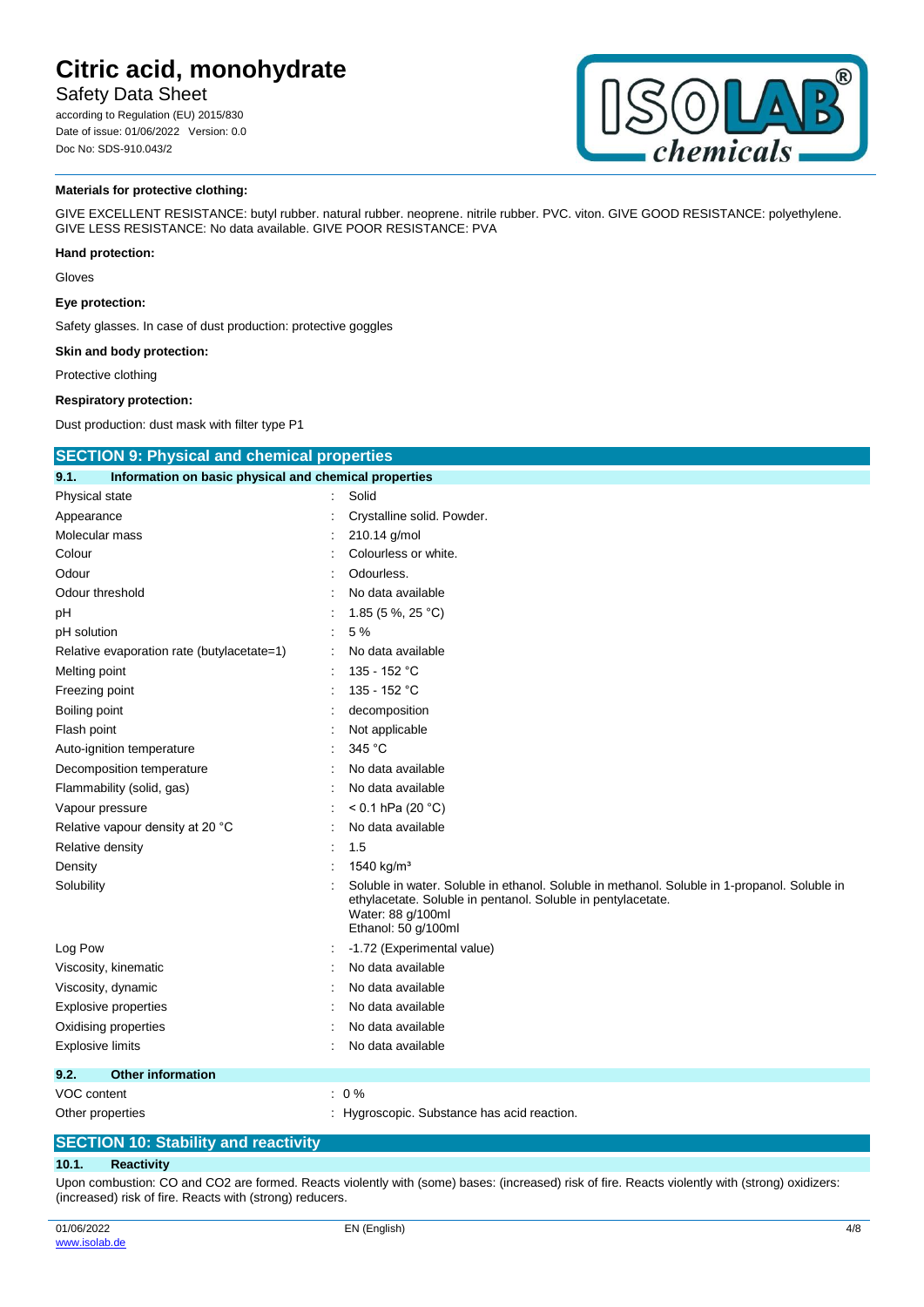Safety Data Sheet

according to Regulation (EU) 2015/830 Date of issue: 01/06/2022 Version: 0.0 Doc No: SDS-910.043/2



| 10.2.        | <b>Chemical stability</b>           |
|--------------|-------------------------------------|
| Hygroscopic. |                                     |
| 10.3.        | Possibility of hazardous reactions  |
|              | No additional information available |
| 10.4.        | <b>Conditions to avoid</b>          |
|              | No additional information available |
| 10.5.        | Incompatible materials              |
|              | No additional information available |

### **10.6. Hazardous decomposition products**

No additional information available

| <b>SECTION 11: Toxicological information</b>  |                                                                                    |  |
|-----------------------------------------------|------------------------------------------------------------------------------------|--|
| Information on toxicological effects<br>11.1. |                                                                                    |  |
| Acute toxicity                                | Not classified                                                                     |  |
| Citric acid, monohydrate (5949-29-1)          |                                                                                    |  |
| LD50 oral rat                                 | 3000 mg/kg (Rat: Literature study)                                                 |  |
| LD50 dermal rat                               | > 2000 mg/kg bodyweight (Rat; Experimental value; OECD 402: Acute Dermal Toxicity) |  |
| Skin corrosion/irritation                     | Not classified                                                                     |  |
|                                               | pH: 2 (1 %)                                                                        |  |
| Serious eye damage/irritation                 | Causes serious eye irritation.                                                     |  |
|                                               | pH: 2 (1 %)                                                                        |  |
| Respiratory or skin sensitisation             | Not classified                                                                     |  |
| Germ cell mutagenicity                        | Not classified                                                                     |  |
| Carcinogenicity                               | Not classified                                                                     |  |
| Reproductive toxicity                         | Not classified                                                                     |  |
| STOT-single exposure                          | Not classified                                                                     |  |
| STOT-repeated exposure                        | Not classified                                                                     |  |
| Aspiration hazard                             | Not classified                                                                     |  |

| <b>SECTION 12: Ecological information</b> |                                                                                                                                                                                                                                           |
|-------------------------------------------|-------------------------------------------------------------------------------------------------------------------------------------------------------------------------------------------------------------------------------------------|
| <b>Toxicity</b><br>12.1.                  |                                                                                                                                                                                                                                           |
| Ecology - general                         | : Classification concerning the environment: not applicable.                                                                                                                                                                              |
| Ecology - air                             | : Not classified as dangerous for the ozone layer (Regulation (EC) No 1005/2009). Not included<br>in the list of fluorinated greenhouse gases (Regulation (EC) No 842/2006). TA-Luft Klasse<br>5.2.1.                                     |
| Ecology - water                           | : Slightly harmful to fishes (LC50(96h) 100-1000 mg/l). Slightly harmful to invertebrates (EC50:<br>100 - 1000 mg/l). Slightly harmful to algae. Not harmful to bacteria. pH shift. Nitrification of<br>activated sludge isn't inhibited. |
| Citric acid, monohydrate (5949-29-1)      |                                                                                                                                                                                                                                           |
| LC50 fish 2                               | 440-760.LC50: 96 h: Pisces                                                                                                                                                                                                                |
| EC50 Daphnia 2                            | 120 mg/l (EC50; 72 h; Daphnia magna)                                                                                                                                                                                                      |

|  | Threshold limit algae 2 | 640 mg/l (EC0; 168 h; Scenedesmus quadricauda) |
|--|-------------------------|------------------------------------------------|
|--|-------------------------|------------------------------------------------|

## **12.2. Persistence and degradability**

| Citric acid, monohydrate (5949-29-1) |                                                                                                                     |
|--------------------------------------|---------------------------------------------------------------------------------------------------------------------|
| Persistence and degradability        | Readily biodegradable in water. Biodegradable in the soil. No (test)data on mobility of the<br>substance available. |
| Biochemical oxygen demand (BOD)      | 0.481 g $O^2$ /g substance                                                                                          |
| Chemical oxygen demand (COD)         | 0.665 g $O^2$ /g substance                                                                                          |
| BOD (% of ThOD)                      | $0.889(20 \text{ days})$                                                                                            |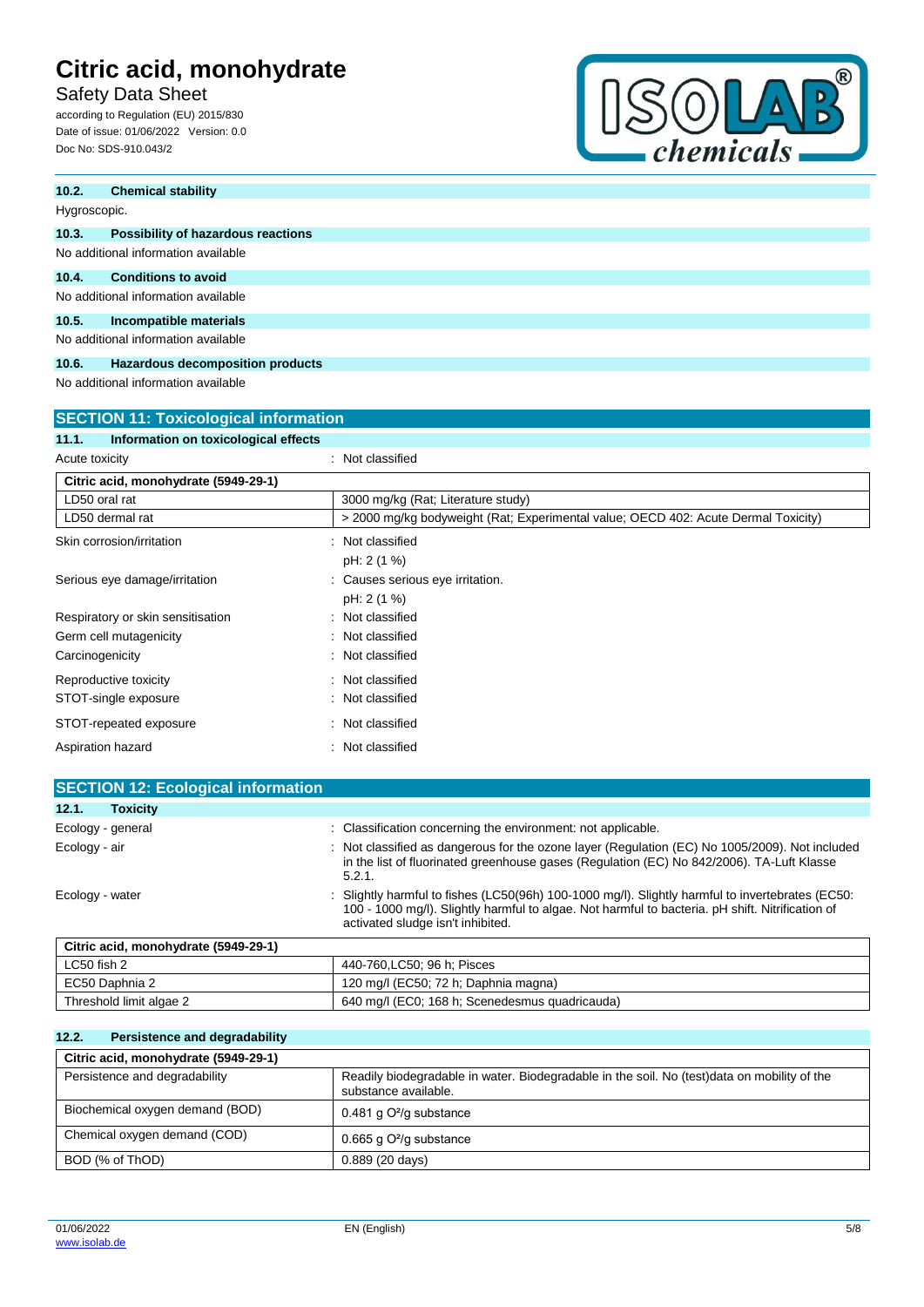# Safety Data Sheet

according to Regulation (EU) 2015/830 Date of issue: 01/06/2022 Version: 0.0 Doc No: SDS-910.043/2



| 12.3.   | <b>Bioaccumulative potential</b>           |                                                                                                                                                                                                                                                                                                                                                                                                                                                                                                                                                                                                                                                                                                                                                                                                                    |  |
|---------|--------------------------------------------|--------------------------------------------------------------------------------------------------------------------------------------------------------------------------------------------------------------------------------------------------------------------------------------------------------------------------------------------------------------------------------------------------------------------------------------------------------------------------------------------------------------------------------------------------------------------------------------------------------------------------------------------------------------------------------------------------------------------------------------------------------------------------------------------------------------------|--|
|         | Citric acid, monohydrate (5949-29-1)       |                                                                                                                                                                                                                                                                                                                                                                                                                                                                                                                                                                                                                                                                                                                                                                                                                    |  |
| Log Pow |                                            | -1.72 (Experimental value)                                                                                                                                                                                                                                                                                                                                                                                                                                                                                                                                                                                                                                                                                                                                                                                         |  |
|         | Bioaccumulative potential                  | Low potential for bioaccumulation (Log Kow $<$ 4).                                                                                                                                                                                                                                                                                                                                                                                                                                                                                                                                                                                                                                                                                                                                                                 |  |
| 12.4.   | <b>Mobility in soil</b>                    |                                                                                                                                                                                                                                                                                                                                                                                                                                                                                                                                                                                                                                                                                                                                                                                                                    |  |
|         | No additional information available        |                                                                                                                                                                                                                                                                                                                                                                                                                                                                                                                                                                                                                                                                                                                                                                                                                    |  |
| 12.5.   | <b>Results of PBT and vPvB assessment</b>  |                                                                                                                                                                                                                                                                                                                                                                                                                                                                                                                                                                                                                                                                                                                                                                                                                    |  |
|         | No additional information available        |                                                                                                                                                                                                                                                                                                                                                                                                                                                                                                                                                                                                                                                                                                                                                                                                                    |  |
| 12.6.   | Other adverse effects                      |                                                                                                                                                                                                                                                                                                                                                                                                                                                                                                                                                                                                                                                                                                                                                                                                                    |  |
|         | No additional information available        |                                                                                                                                                                                                                                                                                                                                                                                                                                                                                                                                                                                                                                                                                                                                                                                                                    |  |
|         | <b>SECTION 13: Disposal considerations</b> |                                                                                                                                                                                                                                                                                                                                                                                                                                                                                                                                                                                                                                                                                                                                                                                                                    |  |
| 13.1.   | <b>Waste treatment methods</b>             |                                                                                                                                                                                                                                                                                                                                                                                                                                                                                                                                                                                                                                                                                                                                                                                                                    |  |
|         | Product/Packaging disposal recommendations | Remove waste in accordance with local and/or national regulations. Hazardous waste shall not<br>be mixed together with other waste. Different types of hazardous waste shall not be mixed<br>together if this may entail a risk of pollution or create problems for the further management of<br>the waste. Hazardous waste shall be managed responsibly. All entities that store, transport or<br>handle hazardous waste shall take the necessary measures to prevent risks of pollution or<br>damage to people or animals. Recycle/reuse. Dissolve or mix with a combustible solvent.<br>Remove to an authorized incinerator equipped with an afterburner and a flue gas scrubber with<br>energy recovery. Treat using the best available techniques before discharge into drains or the<br>aquatic environment. |  |
|         | Additional information                     | LWCA (the Netherlands): KGA category 03. Hazardous waste according to Directive<br>2008/98/EC.                                                                                                                                                                                                                                                                                                                                                                                                                                                                                                                                                                                                                                                                                                                     |  |
|         | European List of Waste (LoW) code          | 16 05 08 <sup>*</sup> - discarded organic chemicals consisting of or containing dangerous substances                                                                                                                                                                                                                                                                                                                                                                                                                                                                                                                                                                                                                                                                                                               |  |

## **SECTION 14: Transport information**

#### In accordance with ADR / RID / IMDG / IATA / ADN

| <b>ADR</b>                                 | <b>IMDG</b>    | <b>IATA</b>    | <b>ADN</b>     | <b>RID</b>     |  |
|--------------------------------------------|----------------|----------------|----------------|----------------|--|
| 14.1.<br><b>UN number</b>                  |                |                |                |                |  |
| Not applicable                             | Not applicable | Not applicable | Not applicable | Not applicable |  |
| 14.2.<br>UN proper shipping name           |                |                |                |                |  |
| Not applicable                             | Not applicable | Not applicable | Not applicable | Not applicable |  |
| Not applicable                             | Not applicable | Not applicable | Not applicable | Not applicable |  |
| <b>Transport hazard class(es)</b><br>14.3. |                |                |                |                |  |
| Not applicable                             | Not applicable | Not applicable | Not applicable | Not applicable |  |
|                                            |                |                |                |                |  |
| Not applicable                             | Not applicable | Not applicable | Not applicable | Not applicable |  |
| 14.4.<br><b>Packing group</b>              |                |                |                |                |  |
| Not applicable                             | Not applicable | Not applicable | Not applicable | Not applicable |  |
| <b>Environmental hazards</b><br>14.5.      |                |                |                |                |  |
| Not applicable                             | Not applicable | Not applicable | Not applicable | Not applicable |  |
| No supplementary information available     |                |                |                |                |  |

# **14.6. Special precautions for user**

### **- Overland transport**

Not applicable

### **- Transport by sea**

Not applicable

**- Air transport**

Not applicable

### **- Inland waterway transport**

Not applicable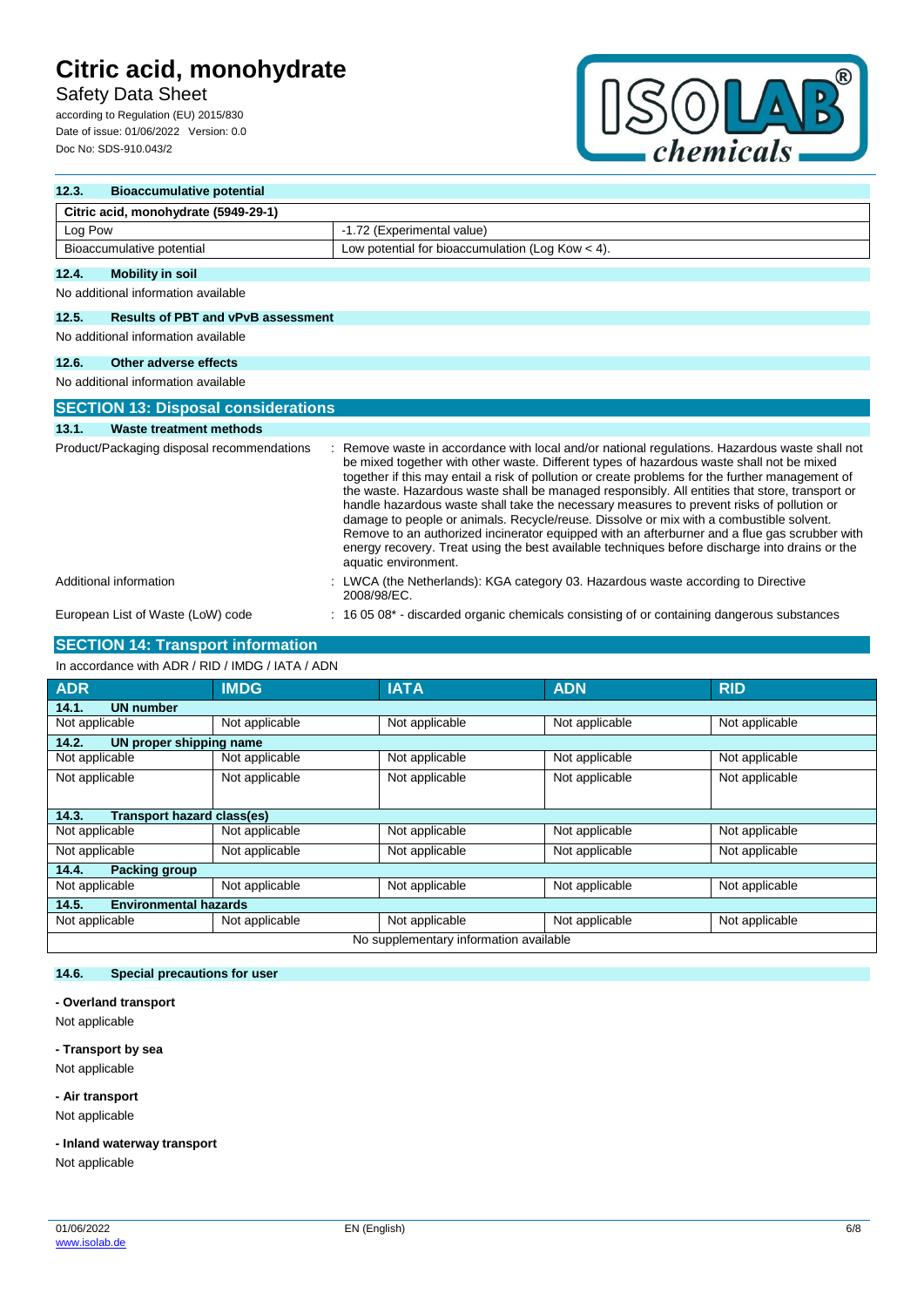Safety Data Sheet

according to Regulation (EU) 2015/830 Date of issue: 01/06/2022 Version: 0.0 Doc No: SDS-910.043/2



## **- Rail transport** Not applicable **14.7. Transport in bulk according to Annex II of Marpol and the IBC Code** Not applicable **SECTION 15: Regulatory information 15.1. Safety, health and environmental regulations/legislation specific for the substance or mixture 15.1.1. EU-Regulations** No REACH Annex XVII restrictions Citric acid, monohydrate is not on the REACH Candidate List Citric acid, monohydrate is not on the REACH Annex XIV List VOC content : 0 % **15.1.2. National regulations Germany** VwVwS Annex reference : Water hazard class (WGK) 1, low hazard to waters (Classification according to VwVwS, Annex 3; ID No. 8248) WGK remark **in the symbol of the Classification water polluting in compliance with Verwaltungsvorschrift wassergefährdender** with Verwaltungsvorschrift wassergefährdender Stoffe (VwVwS) of 27 July 2005 (Anhang 2) 12th Ordinance Implementing the Federal Immission Control Act - 12.BImSchV : Is not subject of the 12. BlmSchV (Hazardous Incident Ordinance) **Netherlands** SZW-lijst van kankerverwekkende stoffen : The substance is not listed SZW-lijst van mutagene stoffen : The substance is not listed NIET-limitatieve lijst van voor de voortplanting giftige stoffen – Borstvoeding : The substance is not listed NIET-limitatieve lijst van voor de voortplanting giftige stoffen – Vruchtbaarheid : The substance is not listed NIET-limitatieve lijst van voor de voortplanting giftige stoffen – Ontwikkeling : The substance is not listed

#### **15.2. Chemical safety assessment**

No additional information available

### **SECTION 16: Other information**

| Abbreviations and acronyms: |                                                                                                   |  |  |
|-----------------------------|---------------------------------------------------------------------------------------------------|--|--|
| <b>ADN</b>                  | European Agreement concerning the International Carriage of Dangerous Goods by Inland Waterways   |  |  |
| <b>ADR</b>                  | European Agreement concerning the International Carriage of Dangerous Goods by Road               |  |  |
| <b>ATE</b>                  | <b>Acute Toxicity Estimate</b>                                                                    |  |  |
| <b>BCF</b>                  | Bioconcentration factor                                                                           |  |  |
| <b>CLP</b>                  | Classification Labelling Packaging Regulation; Regulation (EC) No 1272/2008                       |  |  |
| <b>EC50</b>                 | Median effective concentration                                                                    |  |  |
| <b>IATA</b>                 | International Air Transport Association                                                           |  |  |
| <b>IMDG</b>                 | International Maritime Dangerous Goods                                                            |  |  |
| <b>LC50</b>                 | Median lethal concentration                                                                       |  |  |
| LD50                        | Median lethal dose                                                                                |  |  |
| <b>PBT</b>                  | Persistent Bioaccumulative Toxic                                                                  |  |  |
| <b>REACH</b>                | Registration, Evaluation, Authorisation and Restriction of Chemicals Regulation (EC) No 1907/2006 |  |  |
| <b>RID</b>                  | Regulations concerning the International Carriage of Dangerous Goods by Rail                      |  |  |
| <b>SDS</b>                  | <b>Safety Data Sheet</b>                                                                          |  |  |
| vPvB                        | Very Persistent and Very Bioaccumulative                                                          |  |  |